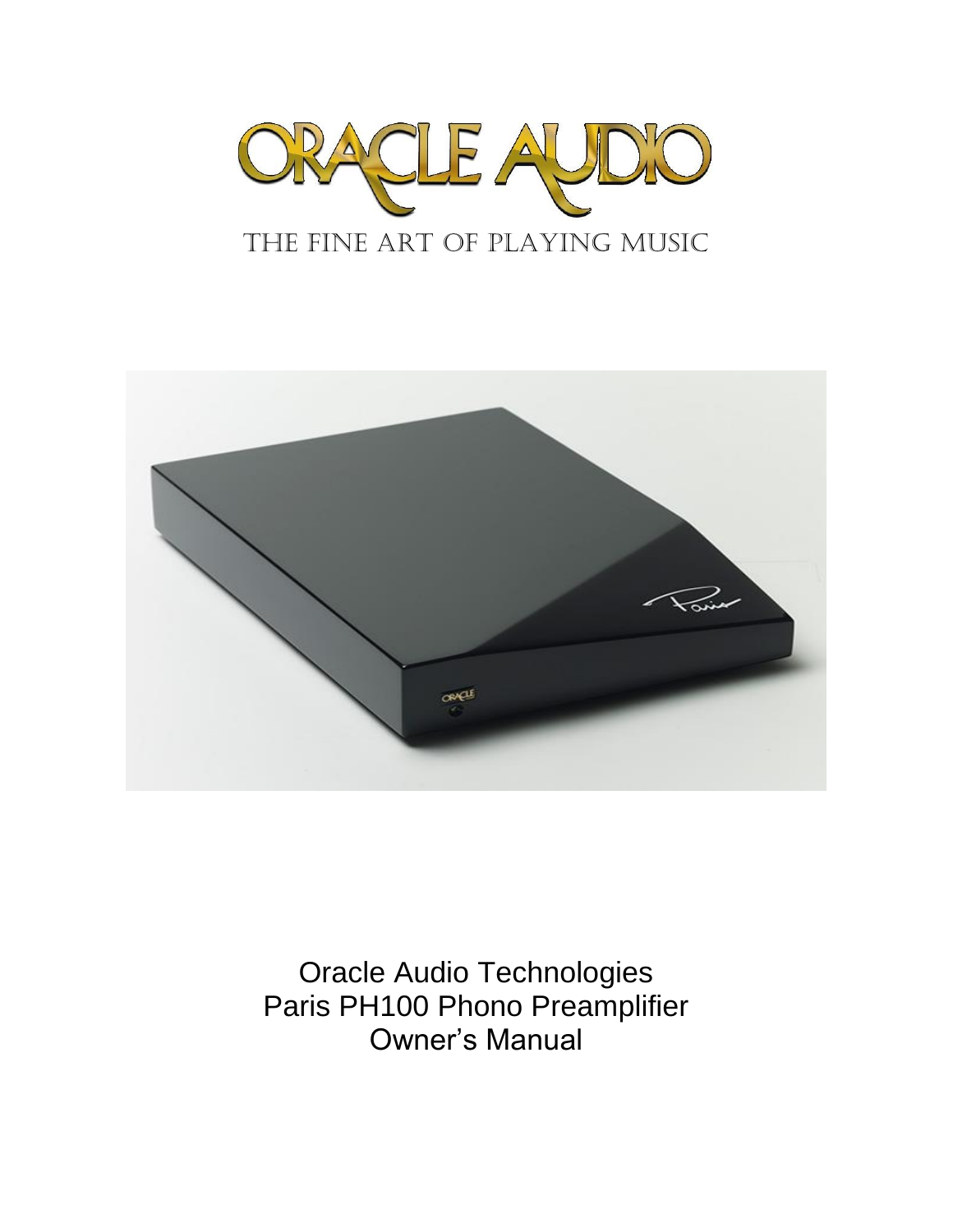### **FOREWORD**

We would first like to thank you, and this from the whole team at Oracle Audio, for purchasing our Paris PH100 phono preamplifier !

This is your Paris PH100 Owner's Manual. The following pages will describe the key features, connectivity and safe operation of your new phono preamplifier. Although some operations are self explanatory, we strongly suggest you read this booklet to better understand the importance of the different key adjustments.

### **FOR YOUR RECORDS**

| Paris PH100 Serial Number:   |
|------------------------------|
|                              |
|                              |
| Dealer's Phone: ____________ |
| <b>Purchase Date:</b>        |

We suggest you keep your sales slip together with this owner's guide as it stands as your proof of purchase which is essential for the validation of your warranty.



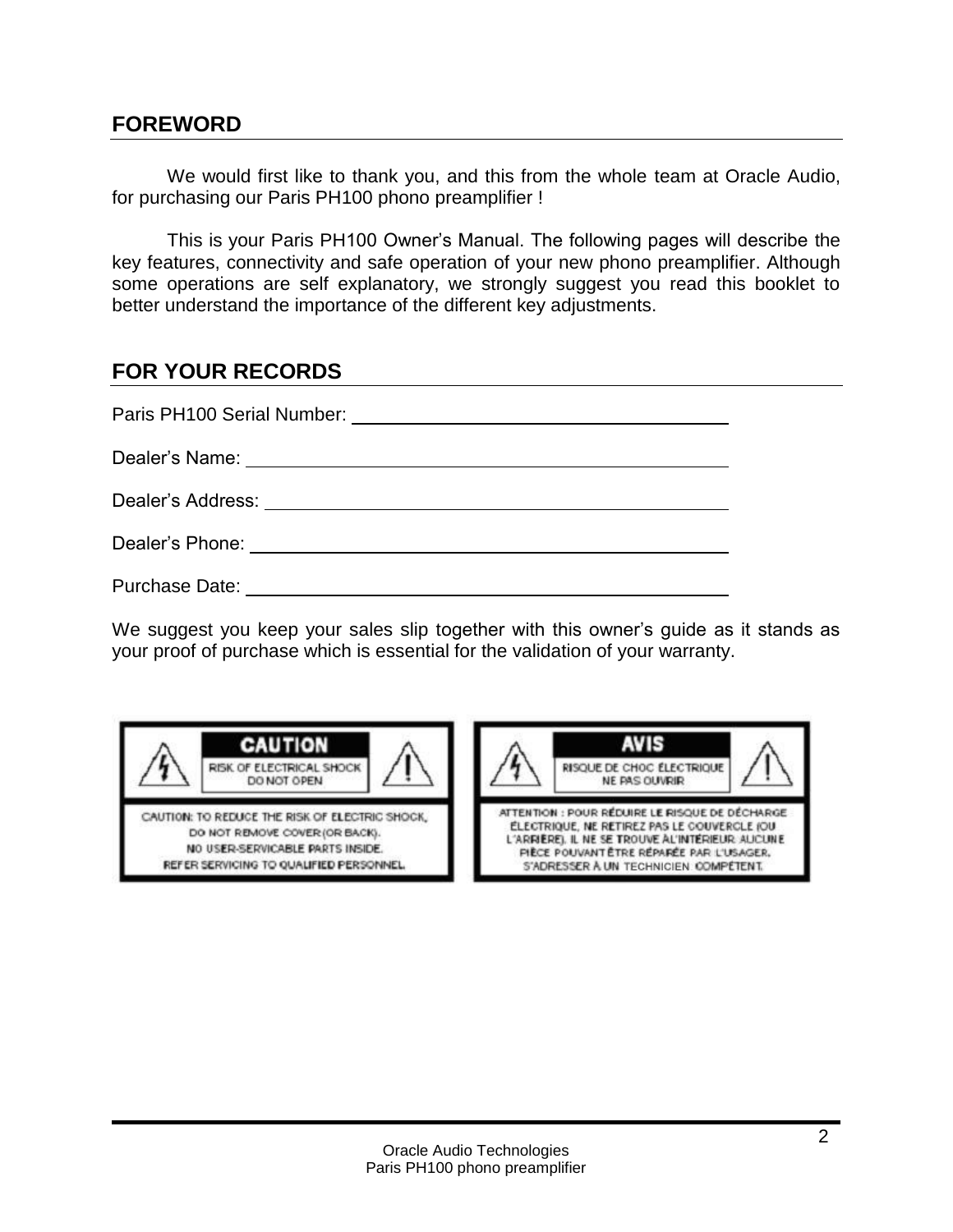# **TABLE OF CONTENTS**

 $\blacksquare$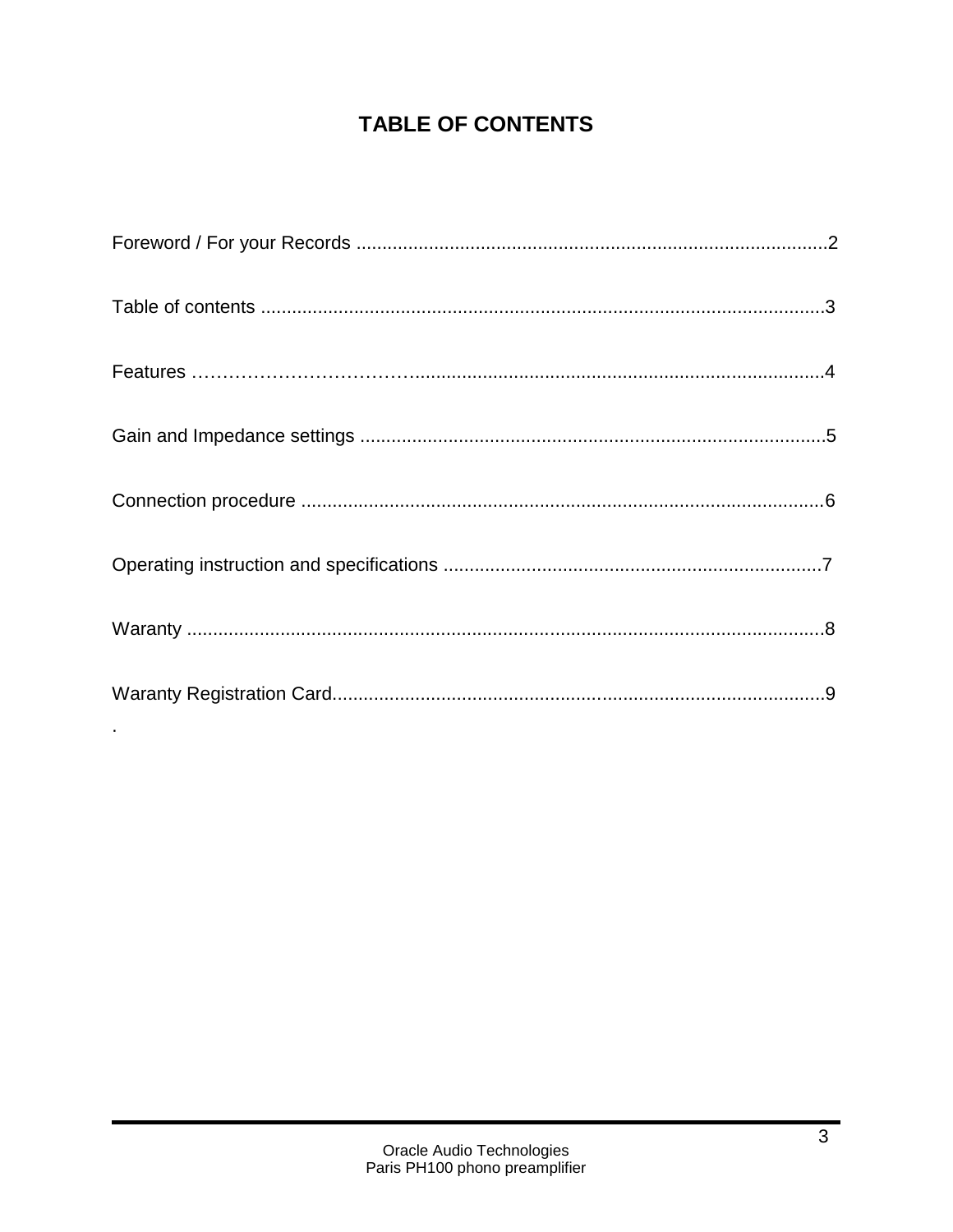### **Features**

### **Input / Output**

There is one input ( $R & L$ ) and one output ( $R & L$ ) using RCA connectors.

#### **RIAA Equalization**

The RIAA circuit is designed by following the true RIAA standard. The accuracy of RIAA standard curve is +/- 1dB.

#### **Important information**

It is imperative to always turn off the PH100 before making changes to the loading settings and it should even be unplugged from the wall outlet. Turning off the amplifier or setting it on a different input than the one where the PH100 is connected is also a good precaution to take.

#### **Jumper-selectable gain setting**

The Oracle Paris PH100 phono preamplifier has 3 gain settings. The gain must be adapted to match your cartridge's output with the input of your PH100 to provide an optimal volume level and to prevent any overloading which would cause distortion. Those settings are done by changing the position of a specific jumper as indicated in the diagram on page 5 of this user manual.

The different gain levels are 41.5dB, 52dB or 62dB.

#### **Jumper-selectable load impedance setting**

The Oracle Paris PH100 phono preamplifier allows 5 different impedance settings. The impedance is modified by changing the position of specific jumpers on each stereo channel as indicated on the diagram on page 5.

-For **MM** phono cartridges (moving magnet) use the 47k Ohms load impedance (standard).

-For **MC** phono cartidges (moving coil) you can choose an impedance of 100, 200, 511, 1k and 1.5K ohms.

#### **Fixed value capacitance**

-The 47k Ohms setting is coupled with a fixed capacitive charge of 150pF.

-There is no capacitive charge for the moving coil resistive load settings.

-The default factory gain setting is set at 41.5k with a resistive load of 1k Ohms.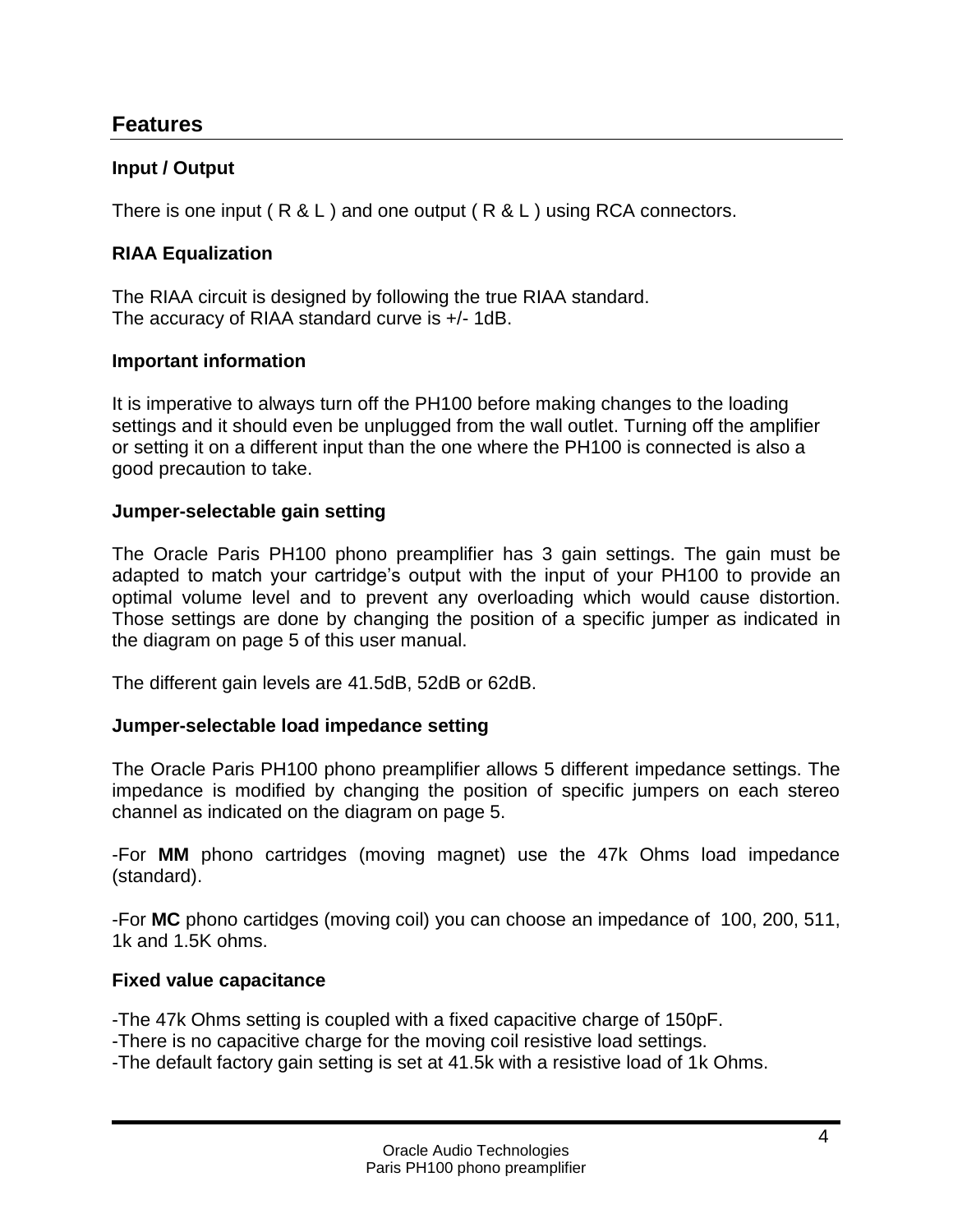#### **Gain and Impedance setting**

- **Moving Magnet :** Use the standard 47k Ohms impedance jumper at position **R6.** Use 41.5dB gain setting with a jumper at position **R7**. This is the setting is shown in the diagram below. When using a **MM** cartridge there are no jumpers installed on **R1**, **R2**, **R3**, **R4** or **R5**.
- **Moving coil :** Use either **R1**, **R2**, **R3**, **R4** or **R5** setting to match as close as possible your phono cartridge specification..For low output **MC**  (under 1.0mV) we suggest using **R9** for a 62dB gain. For **MC**s with output between 1,0mv to 3.0mV we suggest to use the 52dB gain at position **R8**. For **MC**s with output higher than 3.0mV use the 41.5dB gain of position **R7**. You should always aim at using the lowest gain setting possible on the PH100 for a comfortable listenning volume.

### **Right channel shown, apply identical setting to the left channel**



#### **Legend:**

- 
- 
- 
- 
- 

R1 R2 R3 R4 R5 R6 C1 R7 R8 R9

#### **Moving Coil** resistive load settings **Moving Magnet** (R6) & **Gain** settings

R1 = 1.5k Ohms **R6** = 47k Ohms - Moving Magnet Default

- R2 = 1k Ohms C1 = No connections, 150pF
- R3 = 511 Ohms R7 = Gain 41.5 dB, MM & High Output MC
- $R4 = 200$  Ohms R8 = Gain 52 dB, MC
- R5 = 100 Ohms R9 = Gain 62 dB, low output MC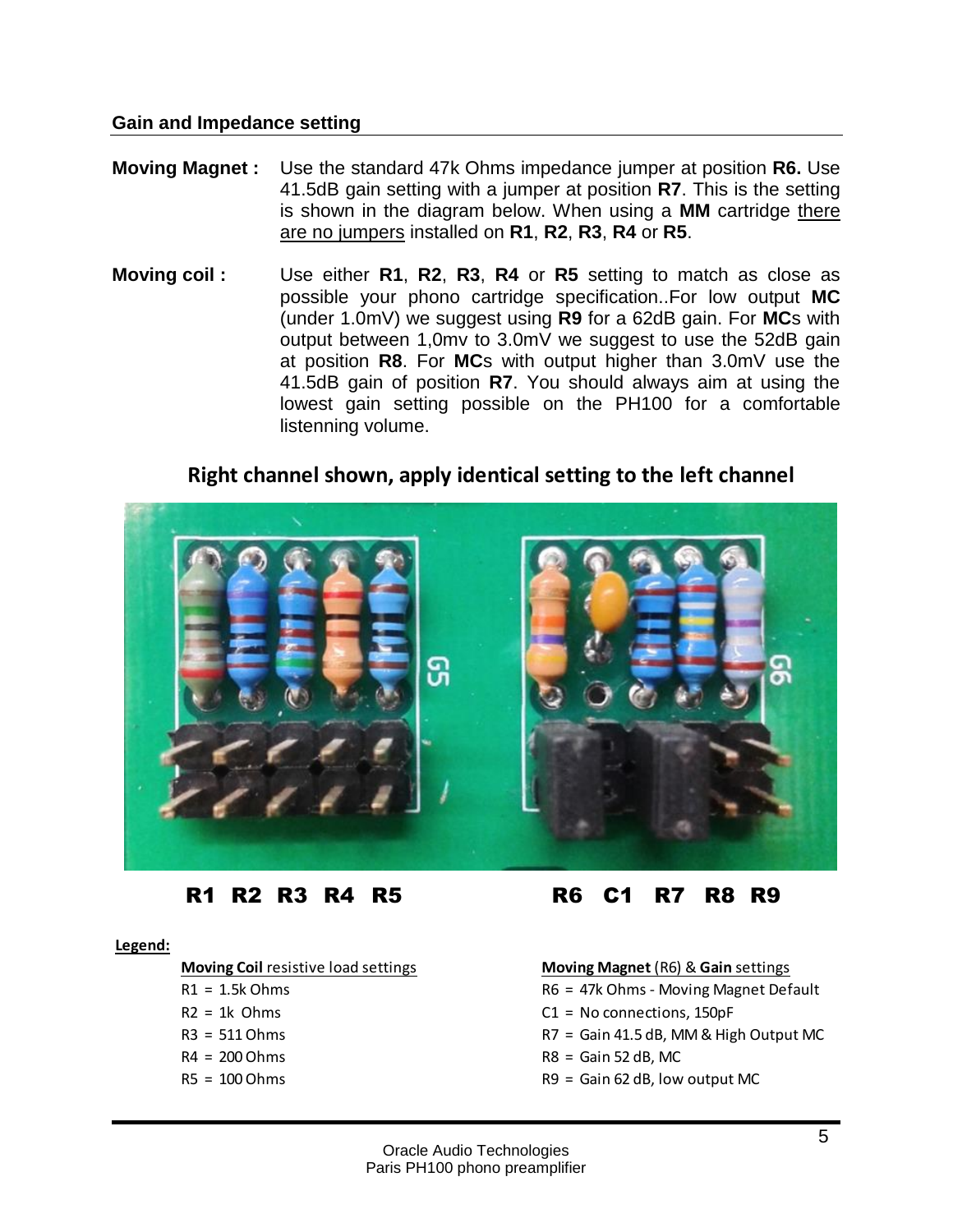## **CONNECTION PROCEDURE**



#### **Ground connection**

The knurled nut connection post between the INPUT and the OUTPUT is to be linked with your tonearm / turntable's ground lead.

### **Input RCA connectors**

Connect the leads coming from your tonearm to the R & L "INPUT" of the PH100.

**Note** : The audio interconnect cables required for this connection are not included.

#### **Output RCA connectors**

Connect the RCA interconnect leads from the R & L "OUTPUT" of the PH100 to an auxiliary INPUT of prepreamplifier or integrated preamplifier. Do not connect to a turntable INPUT because this could be linked to an internal phono preamplifier section of your integrated preamplifier.

**Important note** : The PH100 always has to be connected to an auxiliary input. **Never hook up the PH100 into a phono input on your amplifier or preamplifier.**

#### **AC Power**

Connect of the supplied power cord to an AC wall outlet.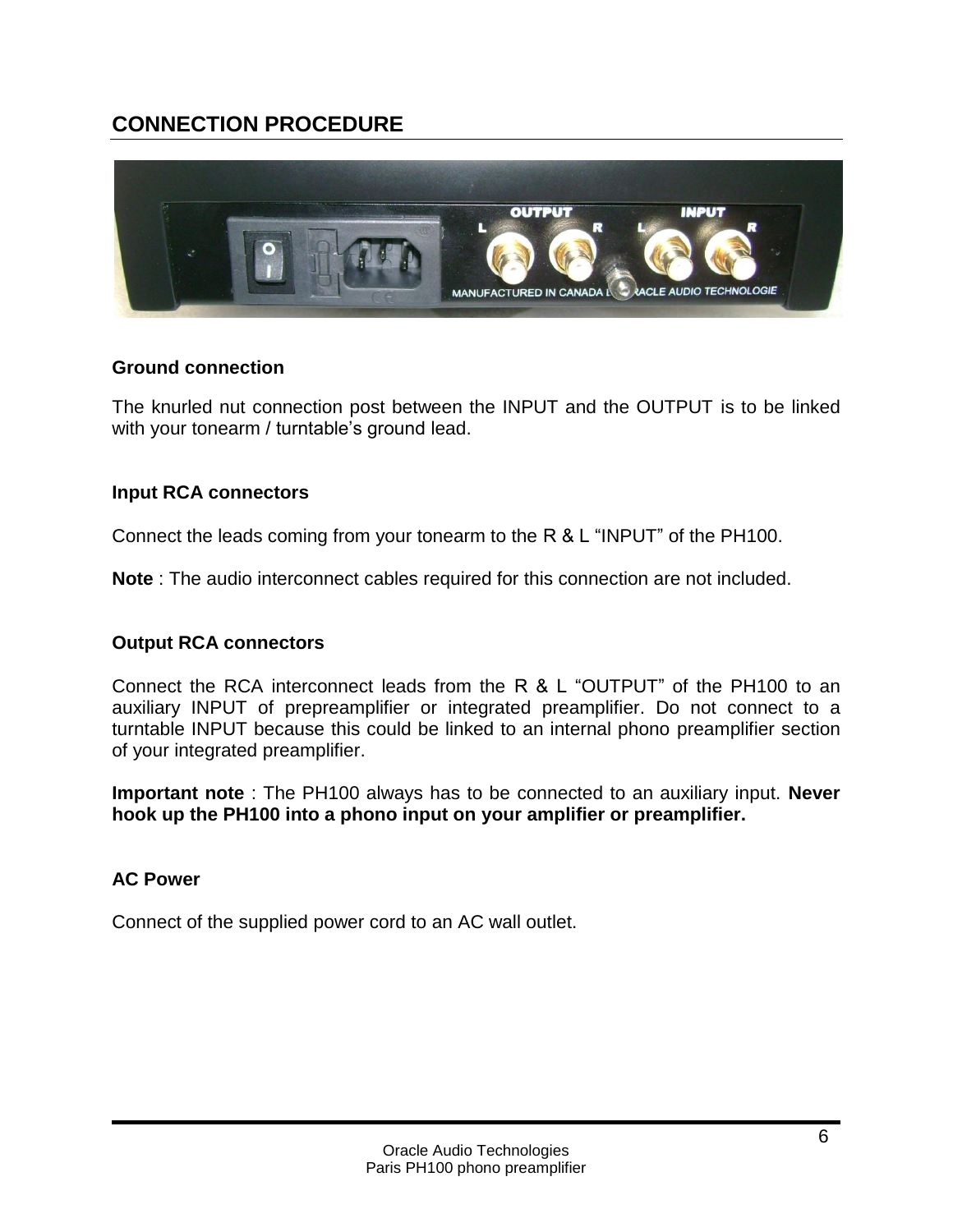## **OPERATING INSTRUCTIONS**

Operating your audio system should always be done by following an orderly ritual both when powering it up or powering it down. We suggest you always begin by powering up the phono preamplifier first followed by the pre-preamplifier then the preamplifier section after a moment. Following this procedure will prevent hearing a loud thumping sound generated by source components as they charge up their electronics. Powering down your sound system should always be done by beginning with preamplifier, prepreamplifier to then finish with the phono preamplifier.

Always operate your Oracle PH100 phono preamplifier in a well ventilated area to avoid overheating. Phono preamplifiers are very sensitive to their electromagnetic environment and it is recommended to position your Paris PH100 as far as possible from your preamplifier and other high voltage equipment or wires. Proximity to such devices can create "HUM" noise. Such noise could definitely pollute the audio signal noise and lessen the sonic performance of the Paris PH100 thus adversely impact your musical experience.

## **SPECIFICATIONS**

| <b>Frequency Response:</b>       | 20Hz - 20KHz @ +/- 1dB               |
|----------------------------------|--------------------------------------|
| Total Harmonic Distortion:       | $< 0.05\%$ @ 20Hz $-$ 20kHz          |
| Moving Coil impedance settings : | 100, 200, 511, 1k, 1.5K and 47K Ohms |
| Moving Magnet impedance setting: | 47k Ohms                             |
| Input Capacitance MM :           | 150pF                                |
| Input sensitivity:               | $0,3mV$ and up                       |
| Gain MC:                         | 41.5db, 52db, 62db                   |
| Gain MM:                         | Must be set at 41.5 dB & 47k Omh     |
| Signal to noise ratio:           | > -80dB                              |
| Dimensions:                      | $9.5"$ X 12.25" X 2.25"              |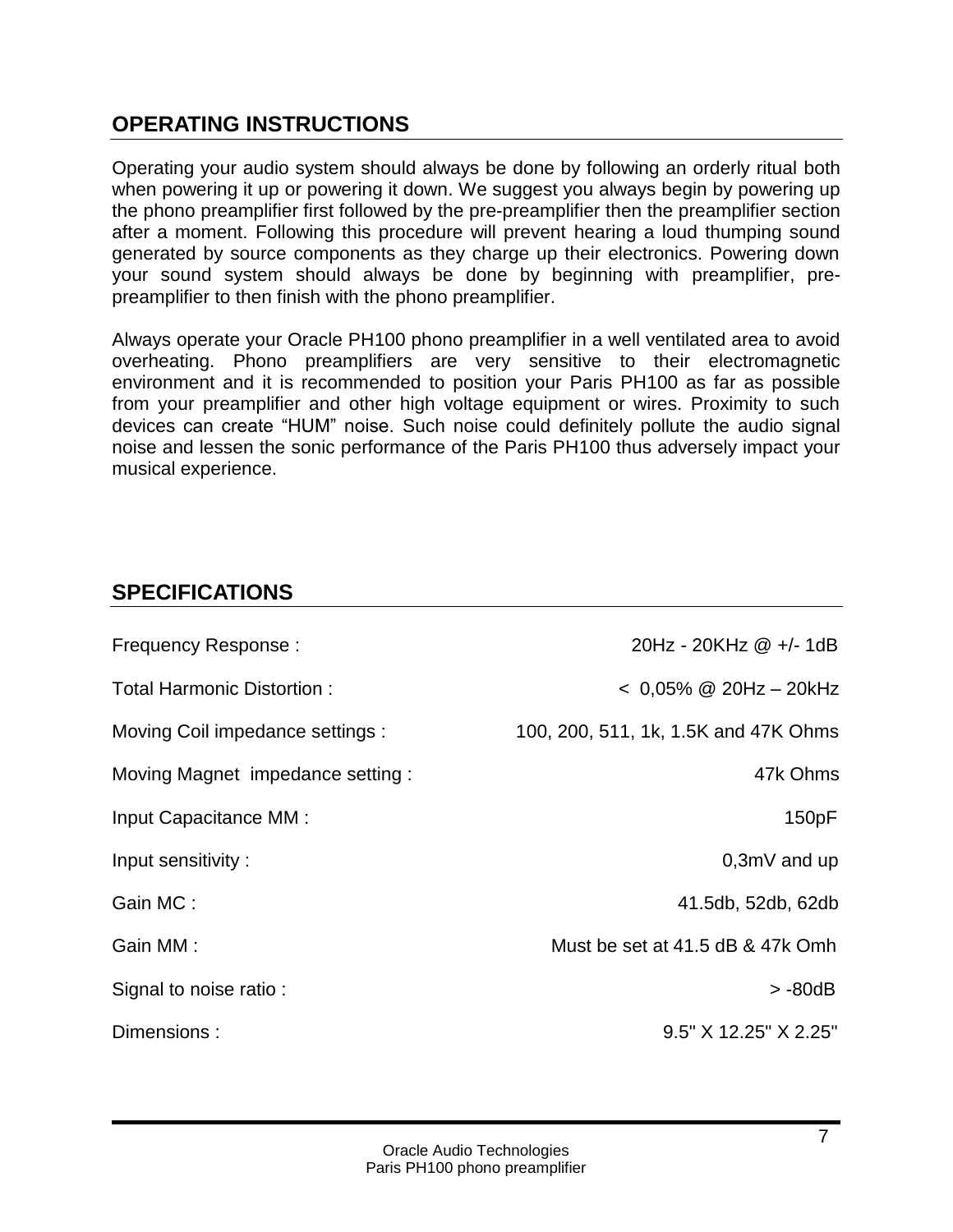## **WARRANTY**

Your new Oracle Paris PH100 carries a transferable, 2 year parts and labor limited warranty against operation defects under **"normal use"** or manufacturing defects. Oracle Audio Technologies will repair the defective item within this warranty period. The original bill of sale from an authorized dealer or distributor is required for any warranty repair. If the original bill of sales cannot be shown as a legitimate proof of purchase date then the serial number will be used to determine the ship date from the factory and the warranty coverage will be 2 years and 6 months from the shipping date from the factory.

#### **Explanation of the term "normal use" :**

- Using the PH100 for the application it was designed which is as a phono amplifier.
- The unit has been connected rigorously according the information supplied in the owner's manual.

#### **Maintenance and service :**

Any repair and/or modification done to the PH100 must be carried by an Oracle Audio authorized service center or directly at the Oracle Audio factory. For more information please contact your dealer, distributor or contact us directly at Oracle Audio.

Any repair and / or modification done to your PH100 without prior authorisation from Oracle Audio will void the warranty.